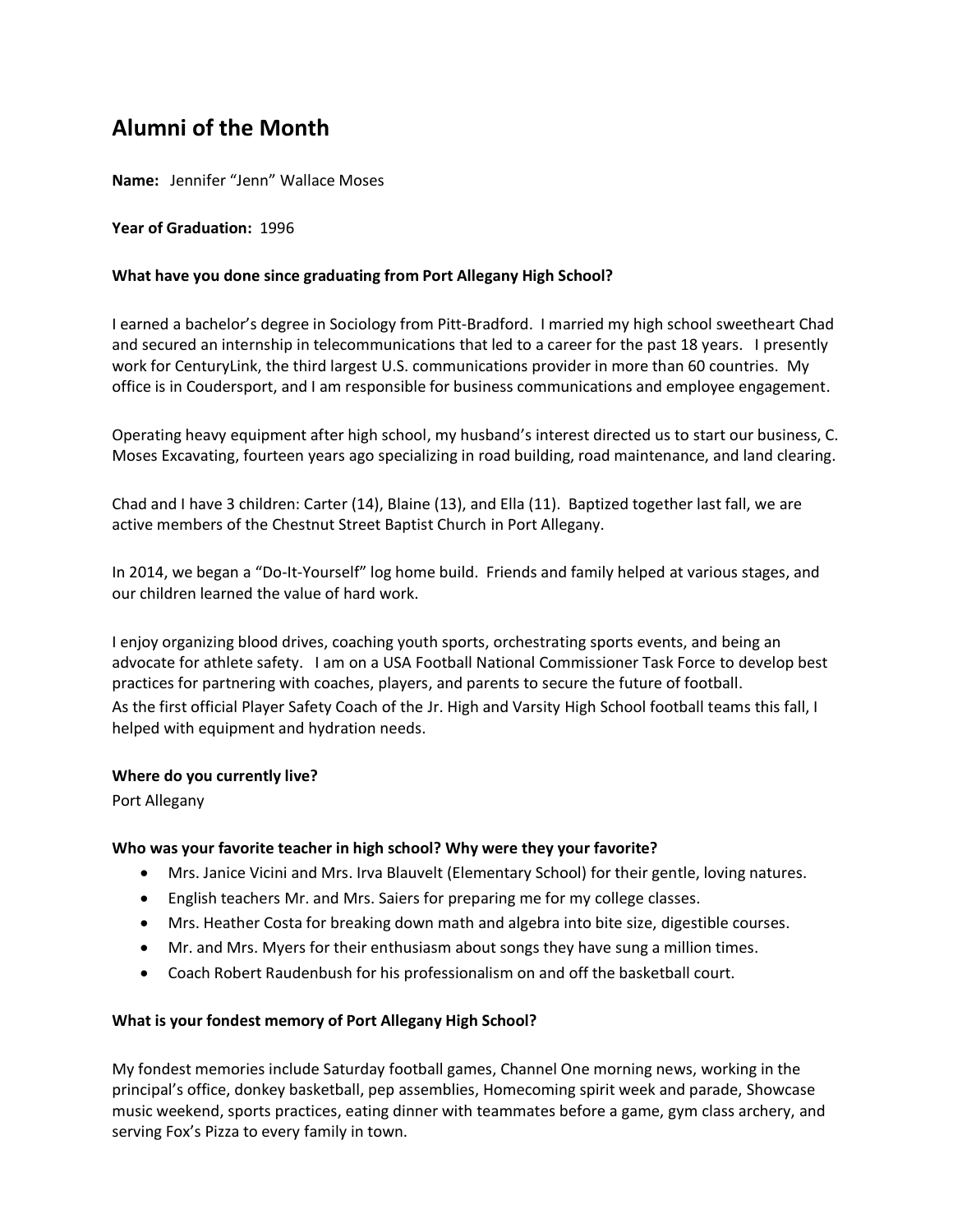Thank you for the nomination of "Alumni of the Month". It is nice to be where everyone knows my name. Port Allegany remains a place with small town hospitality, a place to stay easily informed, and a place with many opportunities to lend a hand. This is my home! God Bless.



**Jennifer Wallace** 

Jennifer Wallace